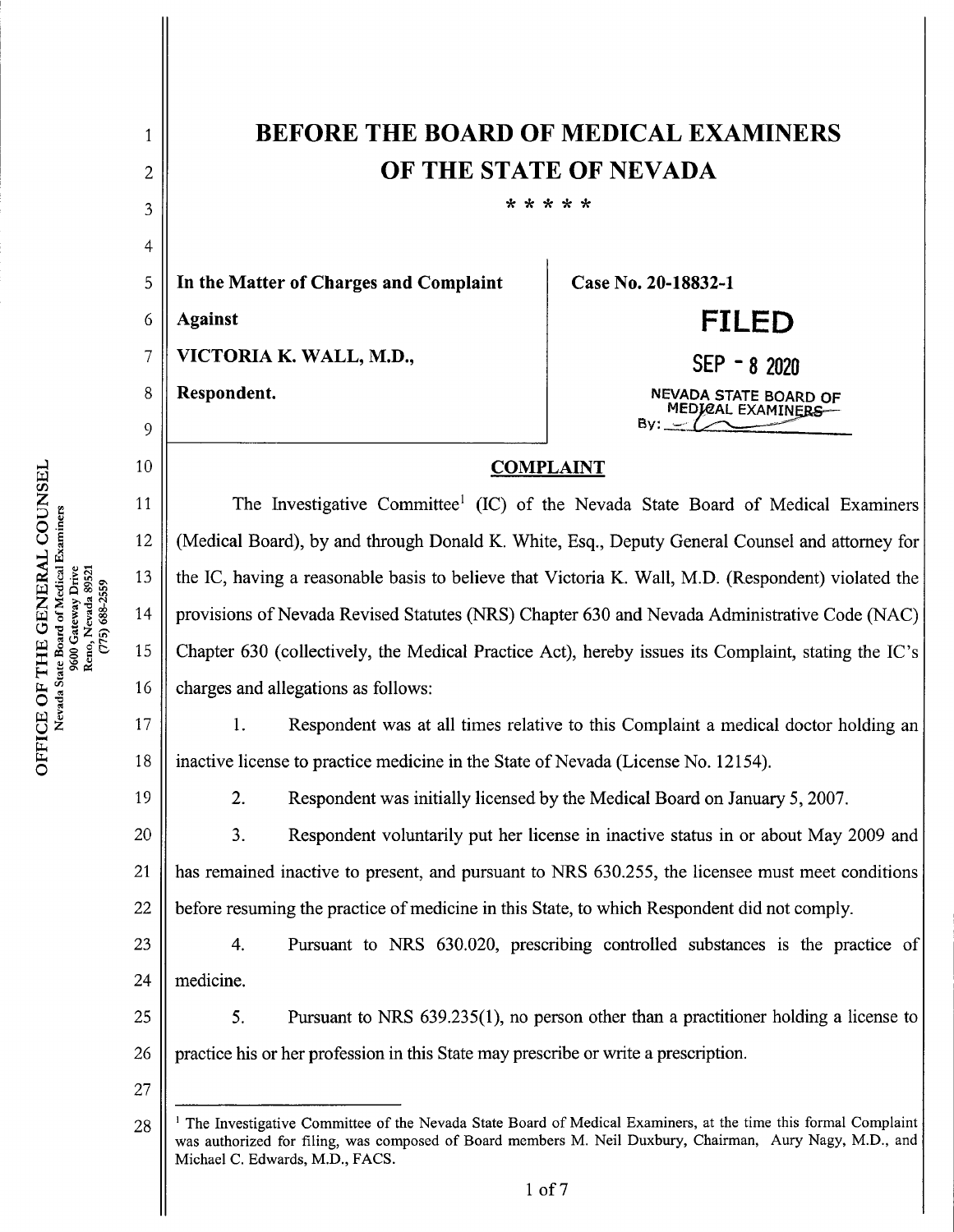(775) 688-2559

<sup>1</sup><br>  $\begin{bmatrix} 1 \\ 2 \\ 3 \\ 4 \\ 6 \end{bmatrix}$  Respondent with an o<br>
<sup>3</sup><br>
Registration (CS1502<br>
engage in any other ac<br>
6<br>
7<br>
NRS 630.306(1)(b<br>
8<br>
8. All of me 5, 2020, the Nevada Strate of the Nevada Strate of the Nevada Strate of the 14, 2020,<br>
(6) which had allowed here trivities with controlled sub C<br>
(1)(3) (Violation of a Regulation of the allocations in the above 1  $\begin{bmatrix} 1 \end{bmatrix}$  6. On June 5, 2020, the Nevada State Board of Pharmacy (Pharmacy Board) served 2 Respondent with an order to cease and desist prescribing controlled substances to Nevada patients Respondent with an order to cease and desist prescribing controlled substances to Nevada patients.<br>
7. On or about June 14, 2020, Respondent surrendered her DEA Certificate of 4 | Registration (CS15026) which had allowed her to order, possess, dispense, administer, prescribe, or  $5\text{ }$  engage in any other activities with controlled substances or list I chemicals. Count I 7NRS 630.306(l)(b)(3)(Violation ofaRegulation Adopted by the StateBoard ofPharmacy) 88. All ofthe allegationsin the above paragraphs are hereby incorporated by reference  $\begin{array}{c|c}\n8 & 8. & \text{All of the allegations in the above paragraphs are hereby incorporated by reference}\n\end{array}$  as though fully set forth herein. 10 9. NRS 630(1)(b)(3) provides that engaging in any conduct which is a violation of a<br>11 regulation adopted by the State Board of Pharmacy constitutes grounds for disciplinary action <sup>10</sup><br>
11 regulation adopted by the State Board of Pharmacy constitutes grounds for disciplinary action.<br>
12 10. NAC 639.945(h) provides that it is unprofessional conduct and conduct contrary to the 12 10. NAC 639.945(h) provides that it is unprofessional conduct and conduct contrary to the 13 public interest to perform or in any way be a party to any fraudulent or deceitful practice or 13<br>
public interest to perform or in any way be a part<br>
14<br>
15<br>
11. Upon information and belief, Responde<br>
16<br>
substances each renewal period since 2009, and repres<br>
17<br>
active license issued by the Medical Board.<br>
18<br>
12. 14 | transaction. 15<br>11. Upon information and belief, Respondent renewed her license to prescribe controlled<br>16 substances each renewal period since 2009, and represented to the Pharmacy Board that she had an substances each renewal period since 2009, and represented to the Pharmacy Board that she had an 17 || active license issued by the Medical Board. 18<br>12. By reason of the foregoing, Respondent is subject to discipline by the Nevada State<br>19<br>19 Board of Medical Examiners as provided in NRS 630 352 Board of Medical Examiners as provided in NRS 630.352. 20<br>21 NRS 630.304(1) (Misrepresentation in Obtaining or Renewing License)<br>22 13. All of the allegations in the above paragraphs are hereby incorporated 22 $\begin{vmatrix} 13. \end{vmatrix}$  All of the allegations in the above paragraphs are hereby incorporated by reference<br>23 as though fully set forth herein. as though fully set forth herein. 24 14. NRS 630.304(1) provides that obtaining, maintaining or renewing or attempting to<br>25 obtain, maintain or renew a license to practice medicine by bribery fraud or misrepresentation or by 25obtain, maintain orrenew <sup>a</sup> license to practice medicine by bribery, fraud or misrepresentation or by 26 | any false, misleading, inaccurate or incomplete statement constitutes grounds for initiating disciplinary 27  $\parallel$  action. 28  $^{\prime\prime\prime}$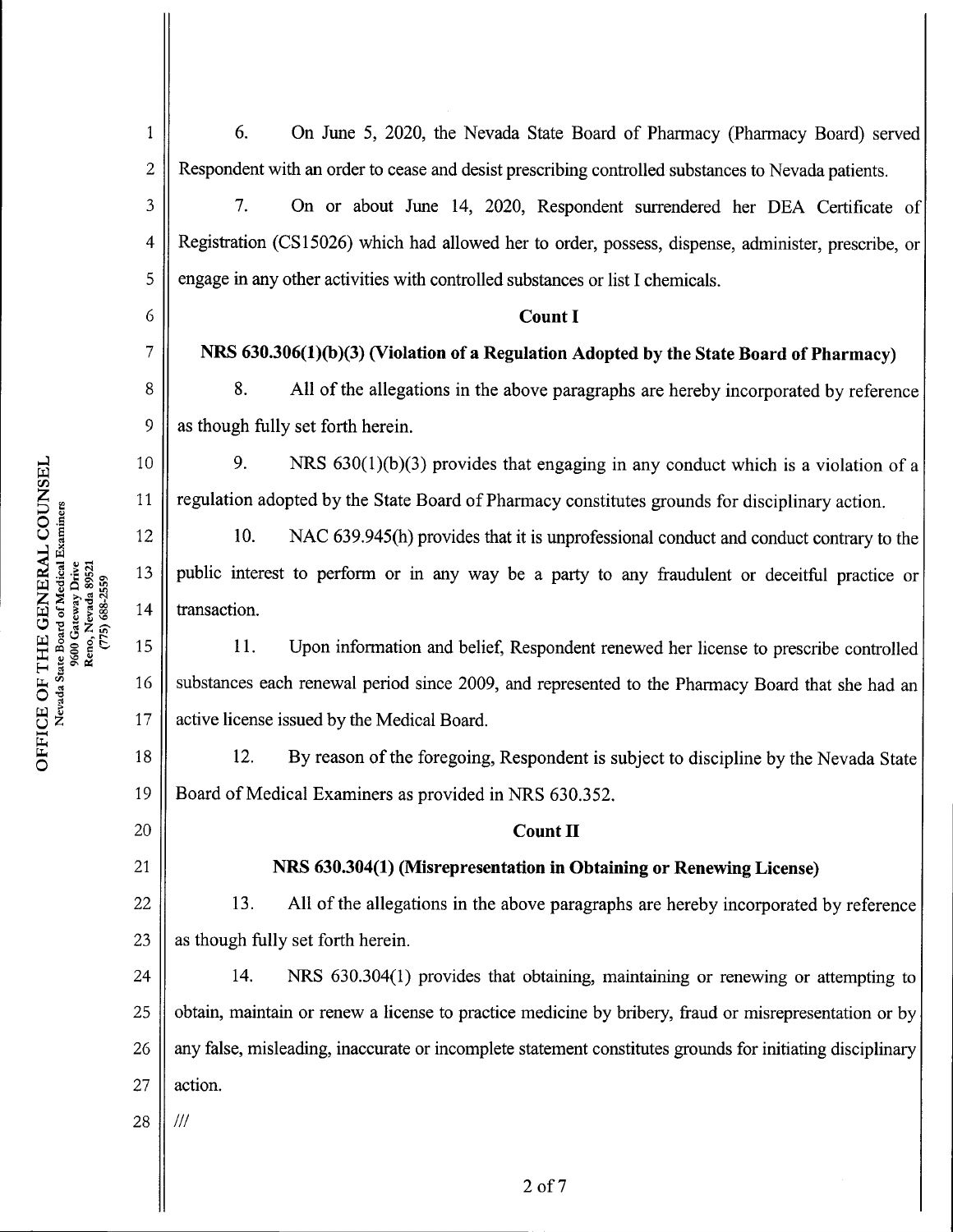4

5

6

7

8

9

10

11

12

13

14

17

20

21

24

28

 $III$ 

15. Respondent has maintained an inactive license since in or about May 2009 to present, and attested that she would not physically practice medicine in the State of Nevada on her renewal application. l  $\overline{2}$ 3

16. Respondent did practice medicine in the State of Nevada when she prescribed controlled substances to Patients A, B, C, and D, while attesting on her renewal application to the Medical Board that she would not practice medicine in the State of Nevada.

17. By reason of the foregoing, Respondent is subject to discipline by the Nevada State Board of Medical Examiners as provided in NRS 630.352.

## Count  $III$  – Patient A

NRS 630.306(1)(c) (Unlawful Prescribing of a Controlled Substance or Dangerous Drug)

18. All of the allegations contained in the above paragraphs are hereby incorporated by reference as though fully set forth herein.

19. Patient A's true identity is not disclosed herein to protect his or her privacy but is

disclosed in the Patient Designation served upon Respondent along with a copy of this Complaint.<br>20. NRS 630.306(1)(c) provides that administering, dispensing or prescribing any controlled substance, or any dangerous drug as defined in chapter 454 of NRS, to or for himself or herself or to others except as authorized by law constitutes grounds for initiating disciplinary action. 15 16

21. Respondent prescribed Patient A controlled substances multiple times between in or about January 2012 and in or about March 2020. 18 19

22. Respondent did not have an active license to practice medicine, prescribing controlled

substances is the practice of medicine, and therefore, these prescriptions were not authorized by law.<br>23. By reason of the foregoing, Respondent is subject to discipline by the Nevada State Board of Medical Examiners as provided in NRS 630.352. 22 23

## Count  $IV -$  Patient B

NRS 630.306(1)(c) (Unlawful Prescribing of a Controlled Substance or Dangerous Drug)<br>24. All of the allegations contained in the above paragraphs are hereby incorporated by 25 26

reference as though fully set forth herein. 27

<sup>3</sup> of7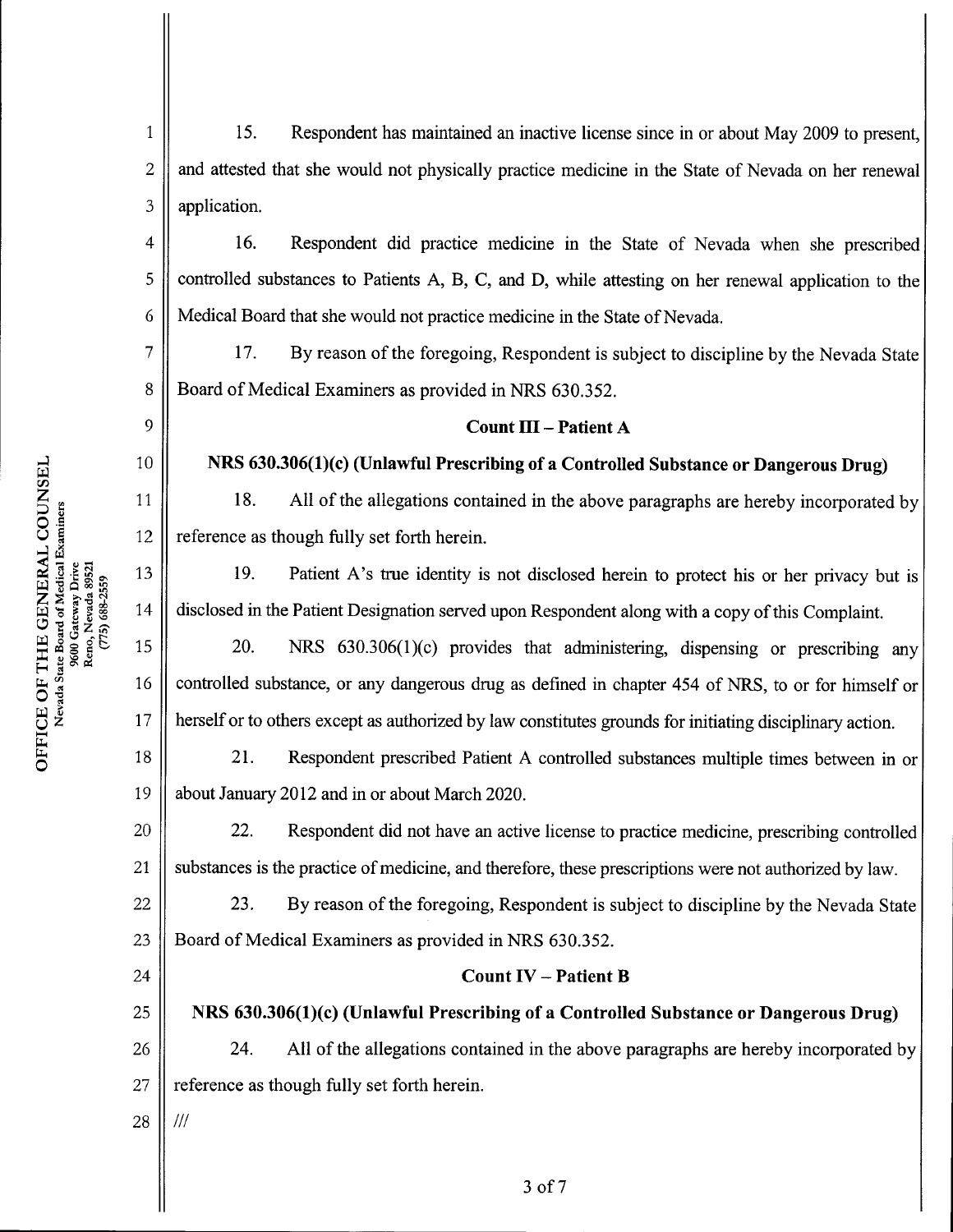25. Patient B's true identity is not disclosed herein to protect his or her privacy but is

disclosed in the Patient Designation served upon Respondent along with a copy of this Complaint.<br>26. NRS 630.306(1)(c) provides that administering, dispensing or prescribing any controlled substance, or any dangerous drug as defined in chapter 454 of NRS, to or for himself or

herself or to others except as authorized by law constitutes grounds for initiating disciplinary action.<br>27. Respondent prescribed Patient B controlled substances multiple times between in or about February 2014 and in or about December 2017.

28. Respondent did not have an active license to practice medicine, prescribing controlled

substances is the practice of medicine, and therefore, these prescriptions were not authorized by law.<br>29. By reason of the foregoing, Respondent is subject to discipline by the Nevada State Board of Medical Examiners as provided in NRS 630.352.

## Count  $V-$  Patient  $C$

NRS 630.306(1)(c) (Unlawful Prescribing of a Controlled Substance or Dangerous Drug)<br>30. All of the allegations contained in the above paragraphs are hereby incorporated by reference as though fully set forth herein.

31. Patient C's true identity is not disclosed herein to protect his or her privacy but is

disclosed in the Patient Designation served upon Respondent along with a copy of this Complaint.<br>32. NRS 630.306(1)(c) provides that administering, dispensing or prescribing any controlled substance, or any dangerous drug as defined in chapter 454 of NRS, to or for himself or 18 19 20

herself or to others except as authorized by law constitutes grounds for initiating disciplinary action.<br>33. Respondent prescribed Patient C controlled substances multiple times between in or about September 2012 and in or about February 2014. 21 22

34.Respondent did not have an active license to practice medicine, prescribing controlled 23 24

substances is the practice of medicine, and therefore, these prescriptions were not authorized by law.<br>35. By reason of the foregoing, Respondent is subject to discipline by the Nevada State Board of Medical Examiners as provided in NRS 630.352. 25 26

27  $III$ 

 $III$ 

28

y<br>SE

1

2

3

4

5

6

7

8

9

10

11

12

13

14

15

16

17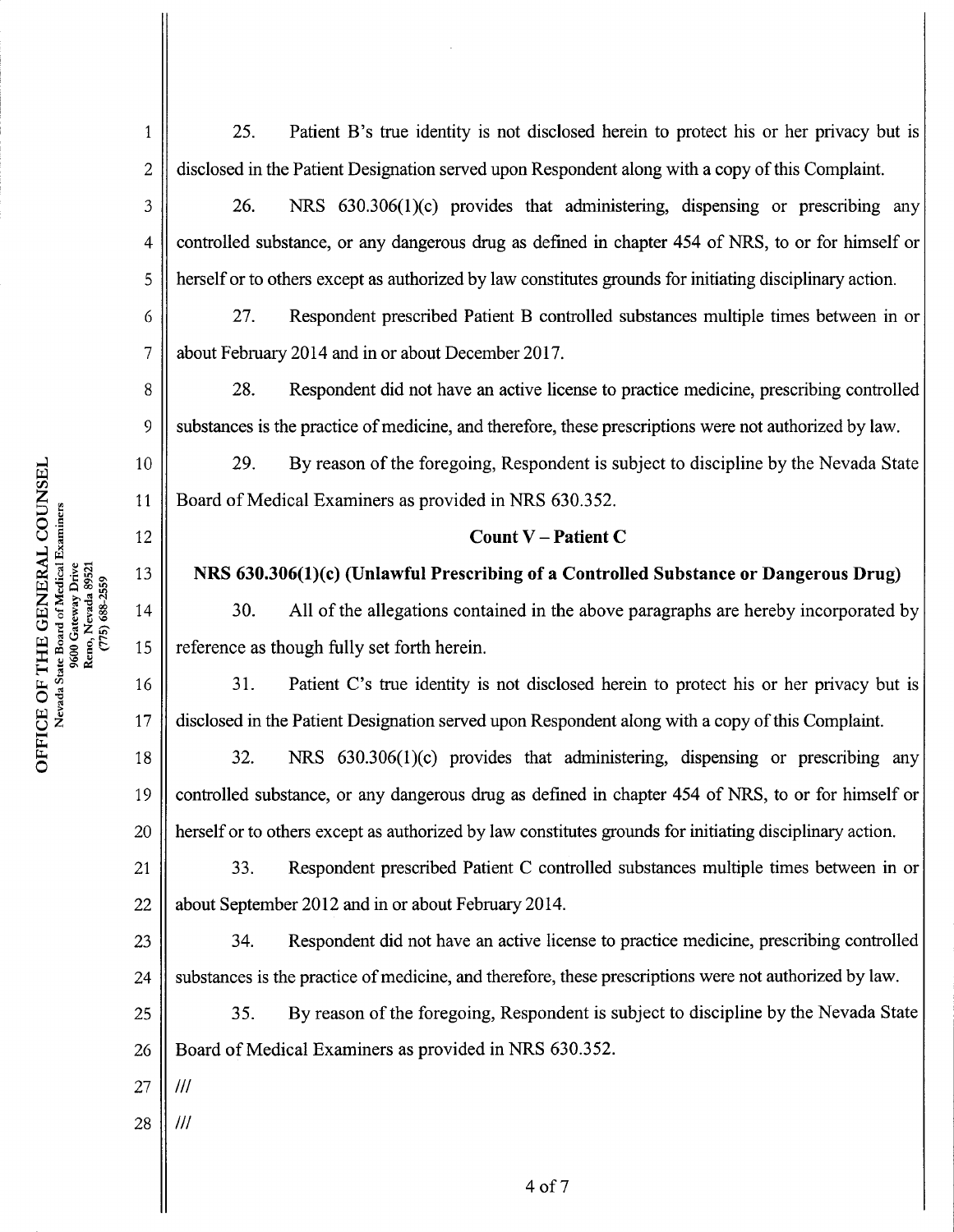| $\mathbf{1}$     | <b>Count VI – Patient D</b>                                                                              |  |  |
|------------------|----------------------------------------------------------------------------------------------------------|--|--|
| $\boldsymbol{2}$ | NRS 630.306(1)(c) (Unlawful Prescribing of a Controlled Substance or Dangerous Drug)                     |  |  |
| 3                | 36.<br>All of the allegations contained in the above paragraphs are hereby incorporated by               |  |  |
| $\overline{4}$   | reference as though fully set forth herein.                                                              |  |  |
| 5                | 37.<br>Patient D's true identity is not disclosed herein to protect his or her privacy but is            |  |  |
| 6                | disclosed in the Patient Designation served upon Respondent along with a copy of this Complaint.         |  |  |
| 7                | 38.<br>NRS 630.306(1)(c) provides that administering, dispensing or prescribing any                      |  |  |
| 8                | controlled substance, or any dangerous drug as defined in chapter 454 of NRS, to or for himself or       |  |  |
| 9                | herself or to others except as authorized by law constitutes grounds for initiating disciplinary action. |  |  |
| 10               | 39.<br>Respondent prescribed Patient D a controlled substance in or about December 2012.                 |  |  |
| 11               | 40.<br>Respondent did not have an active license to practice medicine, prescribing controlled            |  |  |
| 12               | substances is the practice of medicine, and therefore, these prescriptions were not authorized by law.   |  |  |
| 13               | By reason of the foregoing, Respondent is subject to discipline by the Nevada State<br>41.               |  |  |
| 14               | Board of Medical Examiners as provided in NRS 630.352.                                                   |  |  |
| 15               | <b>WHEREFORE, the Investigative Committee prays:</b>                                                     |  |  |
| 16               | 1.<br>That the Board give Respondent notice of the charges herein against him and give                   |  |  |
| 17               | him notice that he may file an answer to the Complaint herein as set forth in NRS 630.339(2)             |  |  |
| 18               | within twenty (20) days of service of the Complaint;                                                     |  |  |
| 19               | 2.<br>That the Board set a time and place for a formal hearing after holding an Early                    |  |  |
| 20               | Case Conference pursuant to NRS 630.339(3);                                                              |  |  |
| 21               | That the Board determine what sanctions to impose if it determines there has been<br>3.                  |  |  |
| 22               | a violation or violations of the Medical Practice Act committed by Respondent;                           |  |  |
| 23               | That the Board make, issue and serve on Respondent its findings of fact,<br>4.                           |  |  |
| 24               | conclusions of law and order, in writing, that includes the sanctions imposed; and                       |  |  |
| 25               | $^{\prime\prime\prime}$                                                                                  |  |  |
| 26               | $\frac{1}{1}$                                                                                            |  |  |
| 27               | ///                                                                                                      |  |  |
| 28               | $^{\prime\prime\prime}$                                                                                  |  |  |
|                  |                                                                                                          |  |  |
|                  | 5 of 7                                                                                                   |  |  |

଼ି u<br>LCE Gateway<br>0, Nevada<br>775) 688-21 ב

۳,

E Ph o

 $\overline{\phantom{a}}$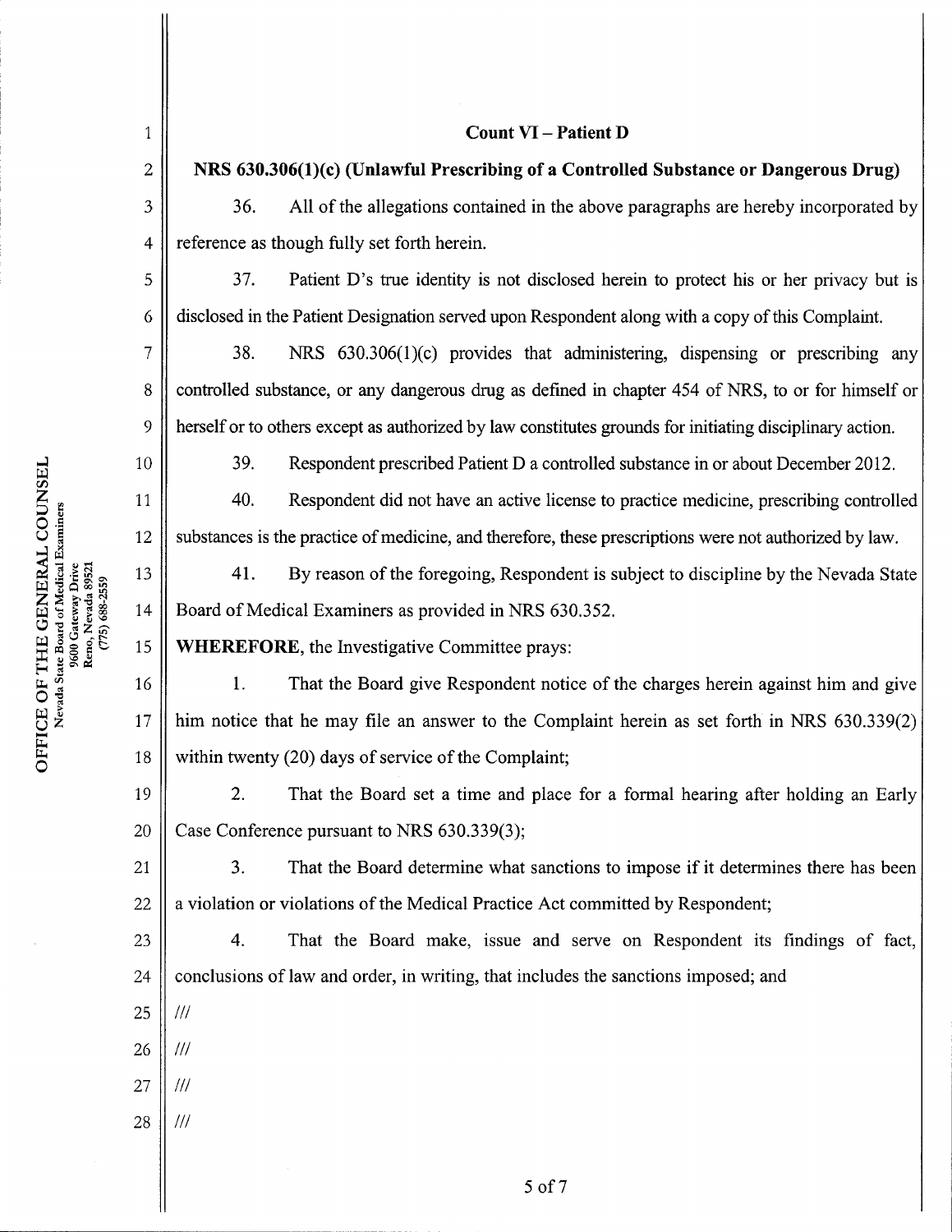

Reno, Nev.<br>(775) 68  $\frac{\text{Med}}{\text{av D}}$ z Nevada State Board of Medical Examiners

ا⊬<br>م

o